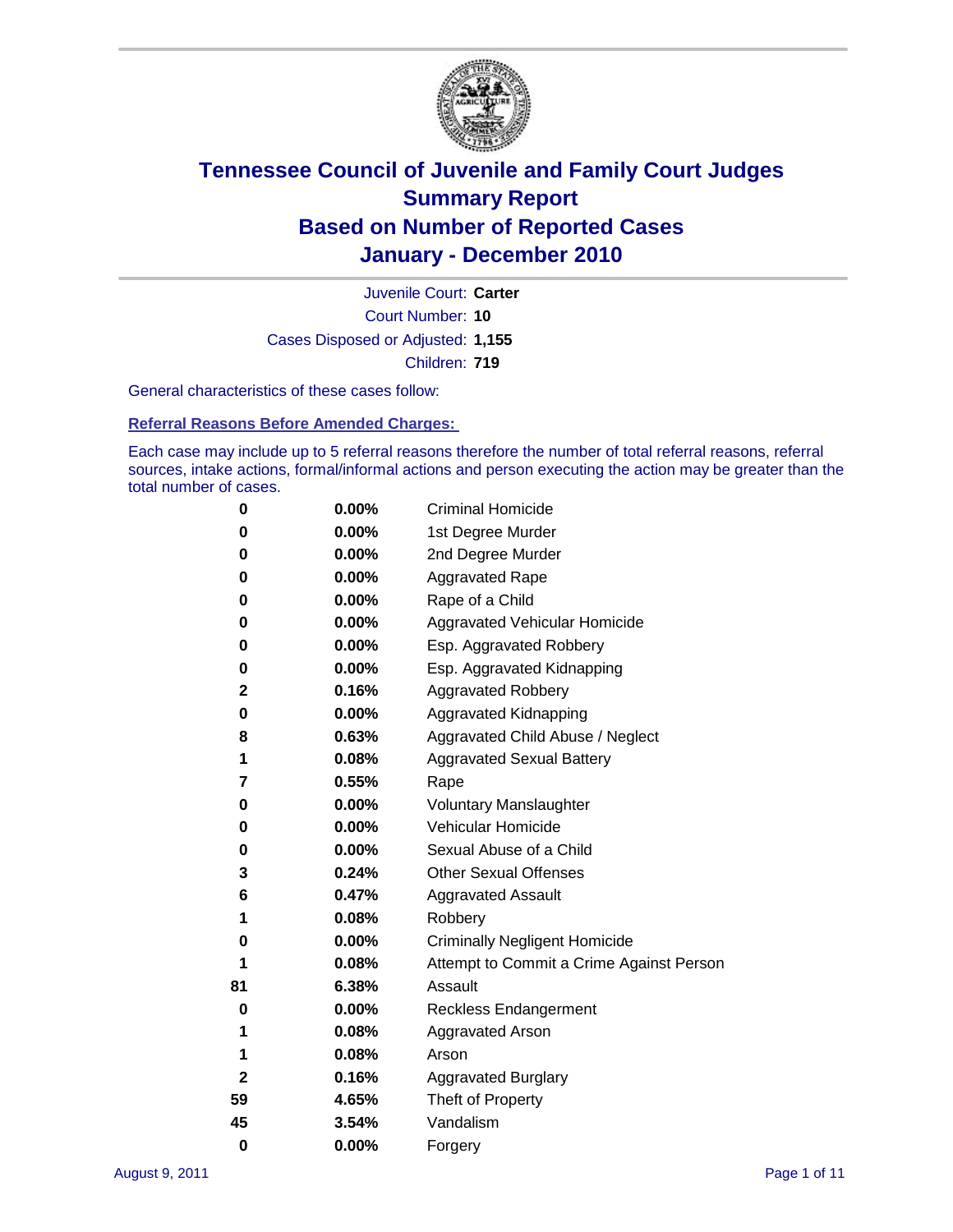

Court Number: **10** Juvenile Court: **Carter** Cases Disposed or Adjusted: **1,155** Children: **719**

#### **Referral Reasons Before Amended Charges:**

Each case may include up to 5 referral reasons therefore the number of total referral reasons, referral sources, intake actions, formal/informal actions and person executing the action may be greater than the total number of cases.

| $\pmb{0}$    | 0.00%    | <b>Worthless Checks</b>                                     |
|--------------|----------|-------------------------------------------------------------|
| $\mathbf{2}$ | 0.16%    | Illegal Possession / Fraudulent Use of Credit / Debit Cards |
| 38           | 2.99%    | <b>Burglary</b>                                             |
| $\bf{0}$     | $0.00\%$ | Unauthorized Use of a Vehicle                               |
| 1            | 0.08%    | <b>Cruelty to Animals</b>                                   |
| 3            | 0.24%    | Sale of Controlled Substances                               |
| 16           | 1.26%    | <b>Other Drug Offenses</b>                                  |
| $\mathbf 0$  | 0.00%    | Possession of Controlled Substances                         |
| 0            | $0.00\%$ | <b>Criminal Attempt</b>                                     |
| 0            | 0.00%    | Carrying Weapons on School Property                         |
| 6            | 0.47%    | Unlawful Carrying / Possession of a Weapon                  |
| 6            | 0.47%    | <b>Evading Arrest</b>                                       |
| 1            | 0.08%    | Escape                                                      |
| 3            | 0.24%    | Driving Under Influence (DUI)                               |
| 6            | 0.47%    | Possession / Consumption of Alcohol                         |
| 5            | 0.39%    | Resisting Stop, Frisk, Halt, Arrest or Search               |
| 0            | $0.00\%$ | <b>Aggravated Criminal Trespass</b>                         |
| 6            | 0.47%    | Harassment                                                  |
| 0            | 0.00%    | Failure to Appear                                           |
| 6            | 0.47%    | Filing a False Police Report                                |
| 0            | 0.00%    | Criminal Impersonation                                      |
| 7            | 0.55%    | <b>Disorderly Conduct</b>                                   |
| 12           | 0.94%    | <b>Criminal Trespass</b>                                    |
| 10           | 0.79%    | <b>Public Intoxication</b>                                  |
| 0            | $0.00\%$ | Gambling                                                    |
| 134          | 10.55%   | Traffic                                                     |
| $\mathbf{2}$ | 0.16%    | Local Ordinances                                            |
| 1            | 0.08%    | Violation of Wildlife Regulations                           |
| 0            | $0.00\%$ | Contempt of Court                                           |
| 48           | 3.78%    | Violation of Probation                                      |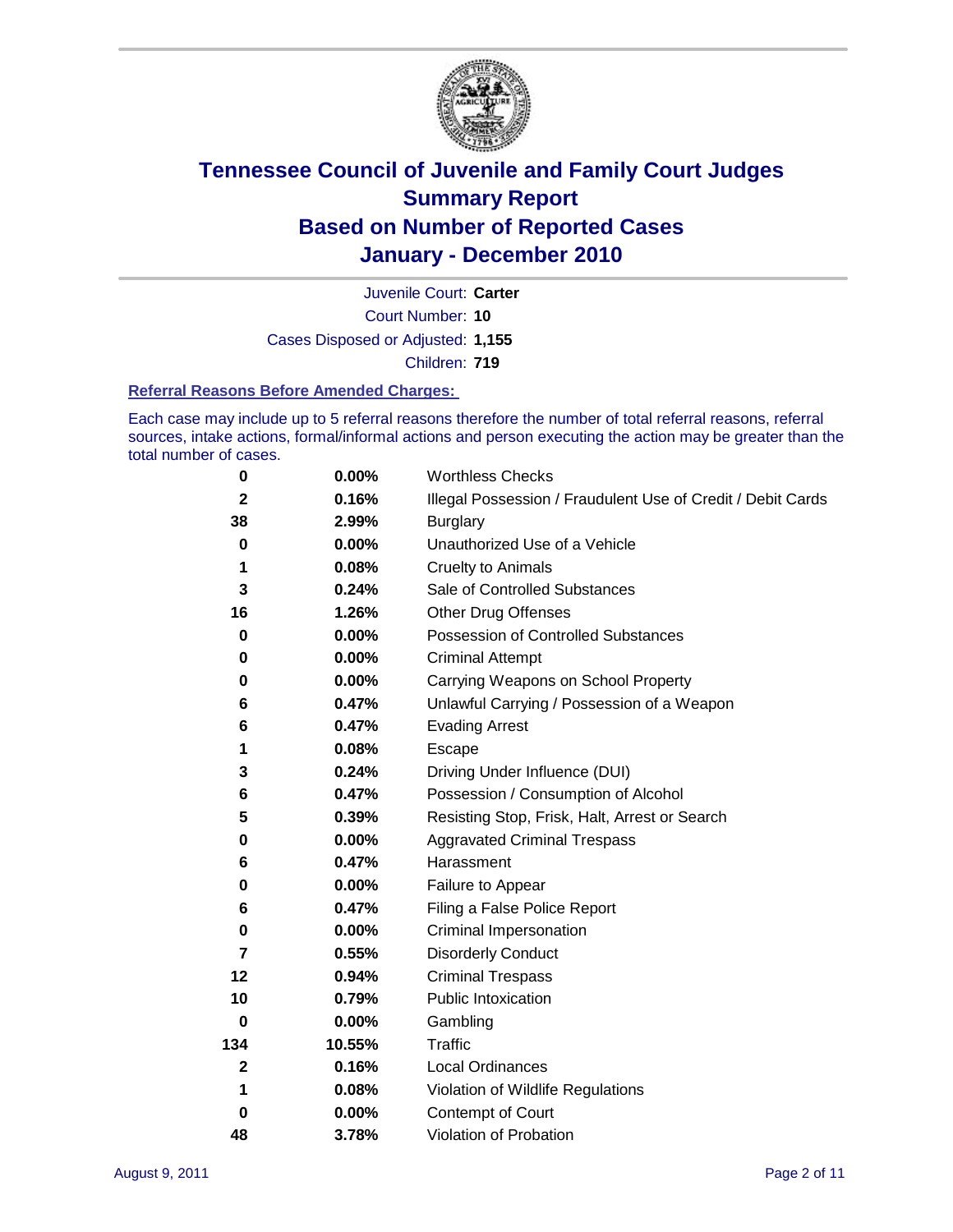

Court Number: **10** Juvenile Court: **Carter** Cases Disposed or Adjusted: **1,155** Children: **719**

#### **Referral Reasons Before Amended Charges:**

Each case may include up to 5 referral reasons therefore the number of total referral reasons, referral sources, intake actions, formal/informal actions and person executing the action may be greater than the total number of cases.

| 1            | 0.08%    | Violation of Aftercare                 |
|--------------|----------|----------------------------------------|
| 4            | 0.31%    | <b>Unruly Behavior</b>                 |
| 52           | 4.09%    | Truancy                                |
| 15           | 1.18%    | In-State Runaway                       |
| $\bf{0}$     | 0.00%    | Out-of-State Runaway                   |
| 57           | 4.49%    | Possession of Tobacco Products         |
| 0            | 0.00%    | Violation of a Valid Court Order       |
| 0            | 0.00%    | Violation of Curfew                    |
| 0            | $0.00\%$ | <b>Sexually Abused Child</b>           |
| $\bf{0}$     | 0.00%    | <b>Physically Abused Child</b>         |
| 159          | 12.52%   | Dependency / Neglect                   |
| 16           | 1.26%    | <b>Termination of Parental Rights</b>  |
| 0            | $0.00\%$ | <b>Violation of Pretrial Diversion</b> |
| 0            | 0.00%    | Violation of Informal Adjustment       |
| 0            | $0.00\%$ | <b>Judicial Review</b>                 |
| 0            | $0.00\%$ | <b>Administrative Review</b>           |
| 0            | $0.00\%$ | <b>Foster Care Review</b>              |
| 76           | 5.98%    | Custody                                |
| 23           | 1.81%    | Visitation                             |
| 51           | 4.02%    | Paternity / Legitimation               |
| 283          | 22.28%   | <b>Child Support</b>                   |
| 0            | $0.00\%$ | <b>Request for Medical Treatment</b>   |
| 0            | 0.00%    | <b>Consent to Marry</b>                |
| $\mathbf{2}$ | 0.16%    | Other                                  |
| 1,270        | 100.00%  | <b>Total Referrals</b>                 |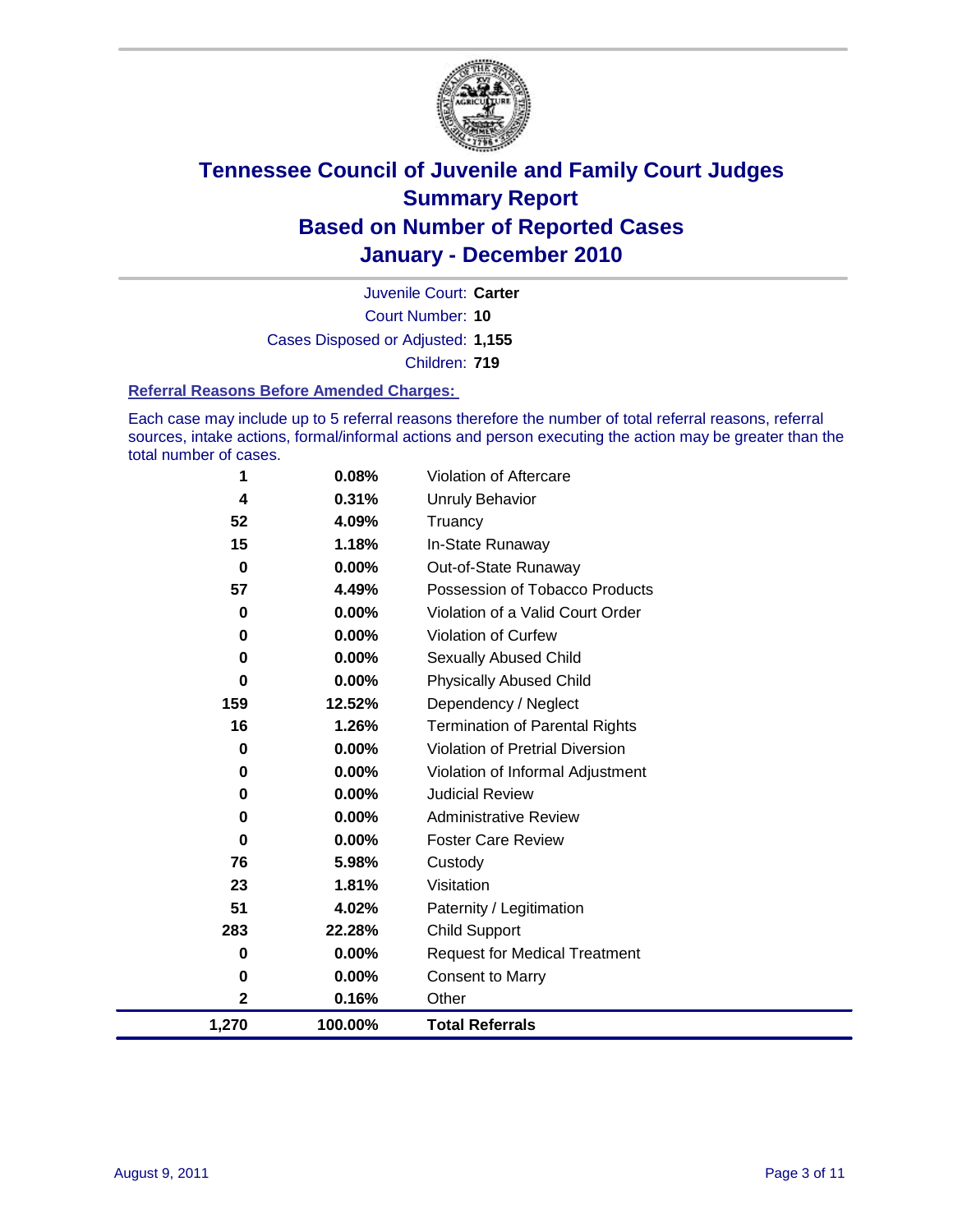

| 1,270                      | 100.00%                           | <b>Total Referral Sources</b>     |
|----------------------------|-----------------------------------|-----------------------------------|
| 87                         | 6.85%                             | Other                             |
| 0                          | 0.00%                             | Unknown                           |
| $\mathbf 0$                | 0.00%                             | Hospital                          |
| 7                          | 0.55%                             | Child & Parent                    |
| 16                         | 1.26%                             | Victim                            |
| 10                         | 0.79%                             | <b>Other Court</b>                |
| 172                        | 13.54%                            | Social Agency                     |
| 41                         | 3.23%                             | <b>Court Staff</b>                |
| 0                          | 0.00%                             | <b>District Attorney's Office</b> |
| $\mathbf 0$                | 0.00%                             | <b>Other State Department</b>     |
| 4                          | 0.31%                             | <b>DCS</b>                        |
| 0                          | 0.00%                             | <b>CSA</b>                        |
| 110                        | 8.66%                             | School                            |
| $\bf{0}$                   | $0.00\%$                          | Self                              |
| 138                        | 10.87%                            | <b>Relatives</b>                  |
| 267                        | 21.02%                            | Parents                           |
| 418                        | 32.91%                            | Law Enforcement                   |
| <b>Referral Sources: 1</b> |                                   |                                   |
|                            |                                   | Children: 719                     |
|                            | Cases Disposed or Adjusted: 1,155 |                                   |
|                            |                                   | <b>Court Number: 10</b>           |
|                            |                                   | Juvenile Court: Carter            |
|                            |                                   |                                   |

### **Age of Child at Referral: 2**

| 100.00% | <b>Total Child Count</b> |
|---------|--------------------------|
| 0.00%   | Unknown                  |
| 0.00%   | Ages 19 and Over         |
| 9.46%   | Ages 17 through 18       |
| 19.05%  | Ages 15 through 16       |
| 11.27%  | Ages 13 through 14       |
| 5.84%   | Ages 11 through 12       |
| 54.38%  | Ages 10 and Under        |
|         |                          |

<sup>1</sup> If different than number of Referral Reasons (1270), verify accuracy of your court's data.

<sup>2</sup> One child could be counted in multiple categories, verify accuracy of your court's data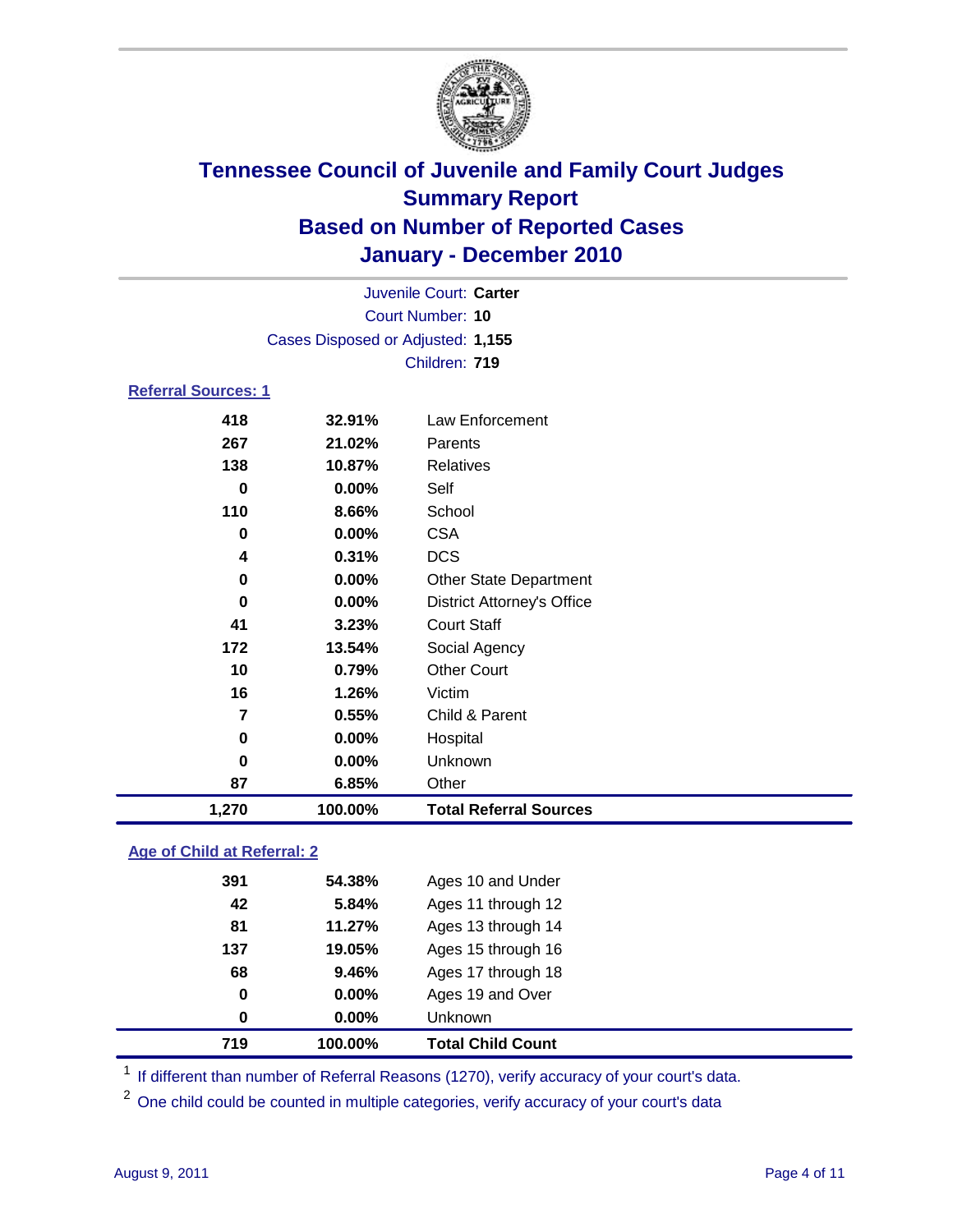

| Juvenile Court: Carter                  |                                   |                          |  |  |
|-----------------------------------------|-----------------------------------|--------------------------|--|--|
| Court Number: 10                        |                                   |                          |  |  |
|                                         | Cases Disposed or Adjusted: 1,155 |                          |  |  |
|                                         |                                   | Children: 719            |  |  |
| Sex of Child: 1                         |                                   |                          |  |  |
| 407                                     | 56.61%                            | Male                     |  |  |
| 312                                     | 43.39%                            | Female                   |  |  |
| $\mathbf 0$                             | 0.00%                             | Unknown                  |  |  |
| 719                                     | 100.00%                           | <b>Total Child Count</b> |  |  |
| Race of Child: 1                        |                                   |                          |  |  |
| 712                                     | 99.03%                            | White                    |  |  |
| 6                                       | 0.83%                             | African American         |  |  |
| 0                                       | 0.00%                             | Native American          |  |  |
| 0                                       | 0.00%                             | Asian                    |  |  |
| $\mathbf 0$                             | 0.00%                             | Mixed                    |  |  |
| 1                                       | 0.14%                             | Unknown                  |  |  |
| 719                                     | 100.00%                           | <b>Total Child Count</b> |  |  |
| <b>Hispanic Origin: 1</b>               |                                   |                          |  |  |
| $\mathbf 0$                             | 0.00%                             | Yes                      |  |  |
| 719                                     | 100.00%                           | No                       |  |  |
| $\mathbf 0$                             | 0.00%                             | Unknown                  |  |  |
| 719                                     | 100.00%                           | <b>Total Child Count</b> |  |  |
| <b>School Enrollment of Children: 1</b> |                                   |                          |  |  |
| 707                                     | 98.33%                            | Yes                      |  |  |
| $\mathbf 0$                             | 0.00%                             | No                       |  |  |
| 12                                      | 1.67%                             | Unknown                  |  |  |
| 719                                     | 100.00%                           | <b>Total Child Count</b> |  |  |

One child could be counted in multiple categories, verify accuracy of your court's data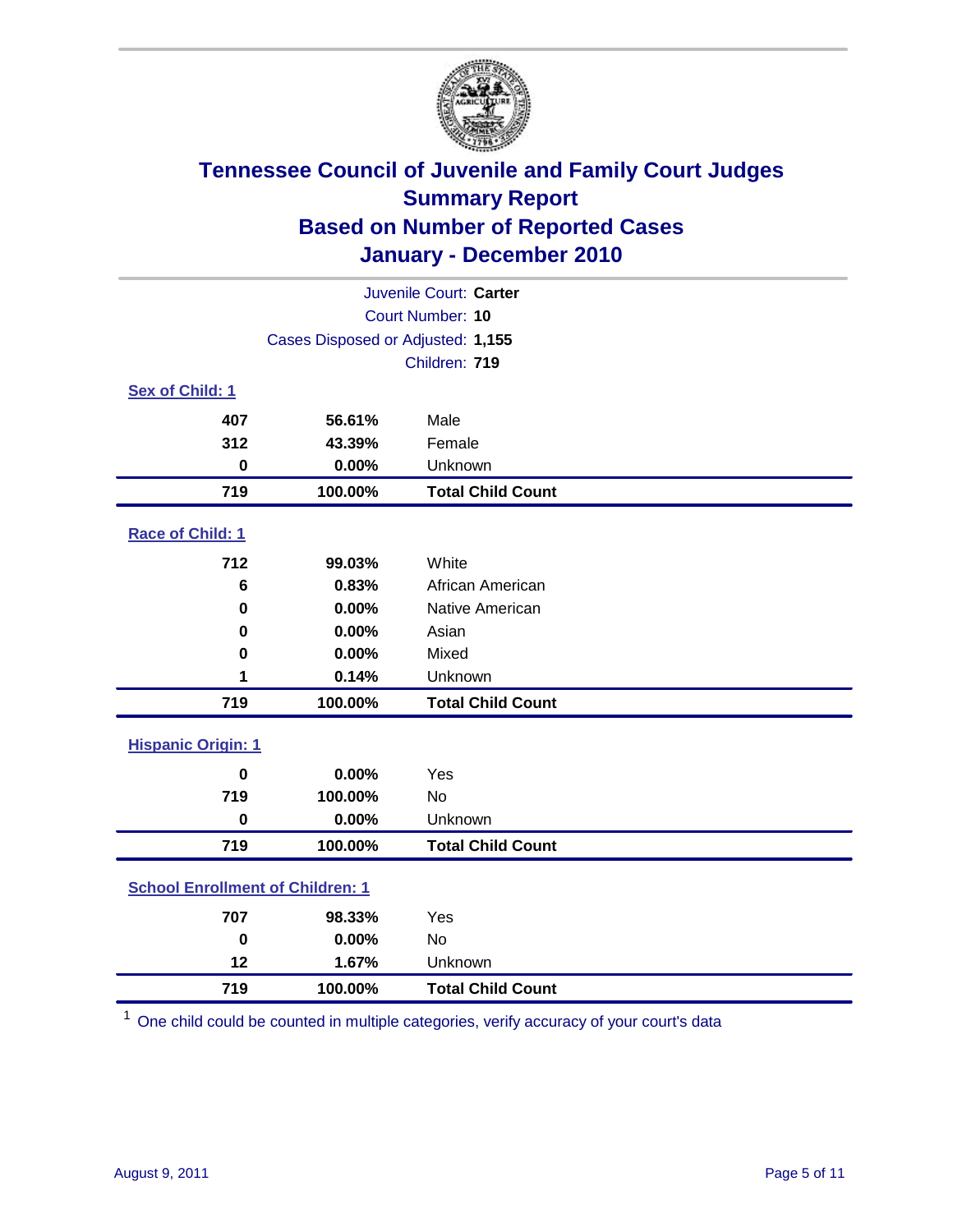

Court Number: **10** Juvenile Court: **Carter** Cases Disposed or Adjusted: **1,155** Children: **719**

### **Living Arrangement of Child at Time of Referral: 1**

| 0<br>0<br>7<br>62 | $0.00\%$<br>$0.00\%$<br>0.97%<br>8.62% | In an Institution<br>Independent<br>Unknown<br>Other |  |
|-------------------|----------------------------------------|------------------------------------------------------|--|
|                   |                                        |                                                      |  |
|                   |                                        |                                                      |  |
|                   |                                        |                                                      |  |
|                   |                                        |                                                      |  |
| 0                 | $0.00\%$                               | In a Residential Center                              |  |
| 0                 | 0.00%                                  | In a Group Home                                      |  |
| 4                 | 0.56%                                  | With Foster Family                                   |  |
| 21                | 2.92%                                  | With Adoptive Parents                                |  |
| 31                | 4.31%                                  | <b>With Relatives</b>                                |  |
| 56                | 7.79%                                  | With Father                                          |  |
| 323               | 44.92%                                 | With Mother                                          |  |
| $\mathbf{2}$      | 0.28%                                  | With Mother and Stepfather                           |  |
| 0                 | $0.00\%$                               | With Father and Stepmother                           |  |
| 213               | 29.62%                                 | With Both Biological Parents                         |  |
|                   |                                        |                                                      |  |

### **Type of Detention: 2**

| 1,155 |          | 100.00%  | <b>Total Detention Count</b> |
|-------|----------|----------|------------------------------|
|       | 51       | 4.42%    | Other                        |
| 1,104 |          | 95.58%   | Does Not Apply               |
|       | 0        | $0.00\%$ | <b>Unknown</b>               |
|       | 0        | 0.00%    | <b>Psychiatric Hospital</b>  |
|       | $\bf{0}$ | 0.00%    | Jail - No Separation         |
|       | 0        | $0.00\%$ | Jail - Partial Separation    |
|       | 0        | $0.00\%$ | Jail - Complete Separation   |
|       | 0        | 0.00%    | Juvenile Detention Facility  |
|       | 0        | $0.00\%$ | Non-Secure Placement         |
|       |          |          |                              |

<sup>1</sup> One child could be counted in multiple categories, verify accuracy of your court's data

<sup>2</sup> If different than number of Cases (1155) verify accuracy of your court's data.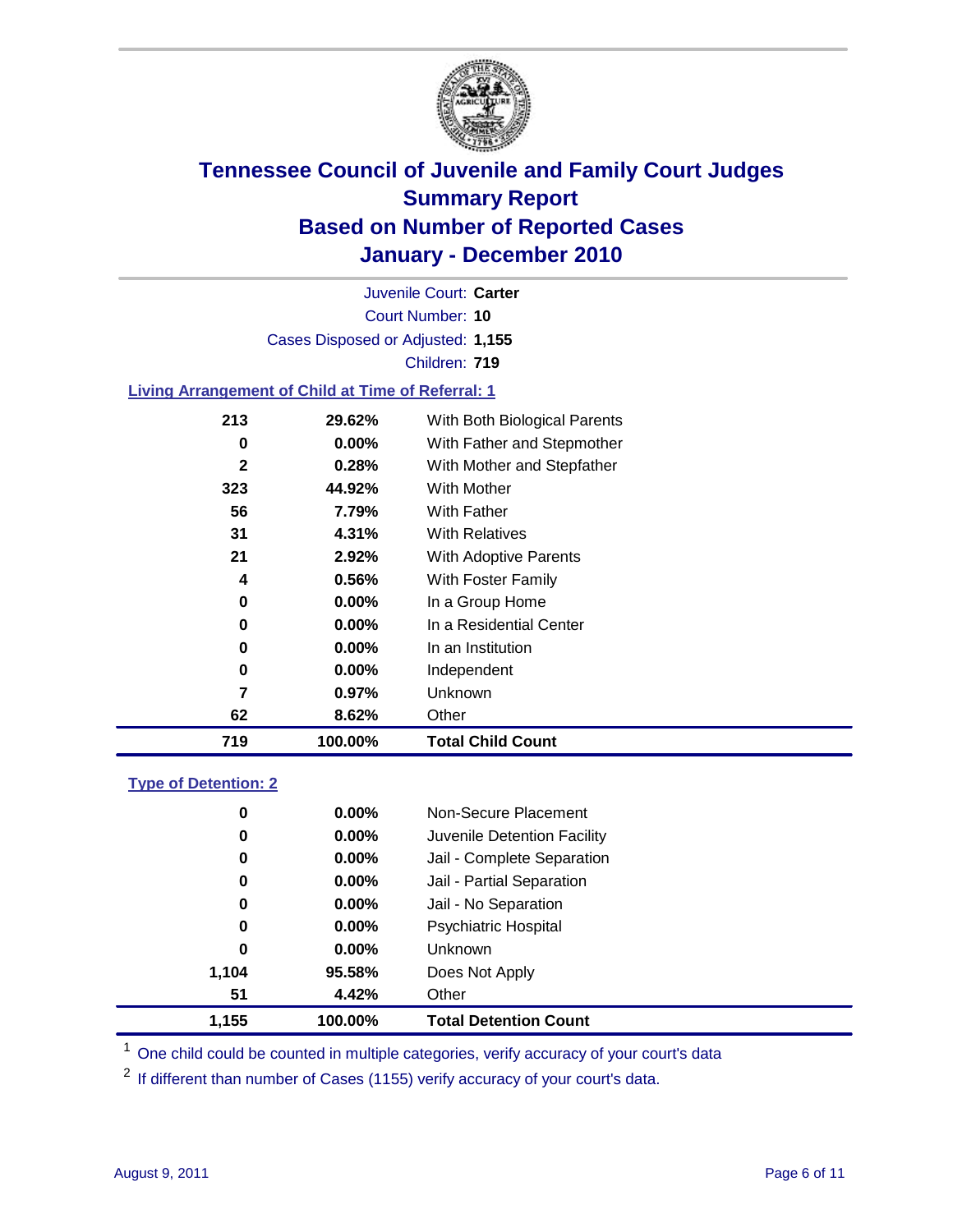

|                                                    |                                   | Juvenile Court: Carter               |  |  |  |  |
|----------------------------------------------------|-----------------------------------|--------------------------------------|--|--|--|--|
|                                                    | Court Number: 10                  |                                      |  |  |  |  |
|                                                    | Cases Disposed or Adjusted: 1,155 |                                      |  |  |  |  |
|                                                    | Children: 719                     |                                      |  |  |  |  |
| <b>Placement After Secure Detention Hearing: 1</b> |                                   |                                      |  |  |  |  |
| $\mathbf 0$                                        | 0.00%                             | Returned to Prior Living Arrangement |  |  |  |  |
| $\bf{0}$                                           | 0.00%                             | Juvenile Detention Facility          |  |  |  |  |
| $\bf{0}$                                           | 0.00%                             | Jail                                 |  |  |  |  |
| 0                                                  | 0.00%                             | Shelter / Group Home                 |  |  |  |  |
| 52                                                 | 4.50%                             | <b>Foster Family Home</b>            |  |  |  |  |
| $\bf{0}$                                           | 0.00%                             | Psychiatric Hospital                 |  |  |  |  |
| 0                                                  | 0.00%                             | Unknown                              |  |  |  |  |
| 1,103                                              | 95.50%                            | Does Not Apply                       |  |  |  |  |
| $\mathbf 0$                                        | 0.00%                             | Other                                |  |  |  |  |
| 1,155                                              | 100.00%                           | <b>Total Placement Count</b>         |  |  |  |  |
|                                                    |                                   |                                      |  |  |  |  |
| <b>Intake Actions: 2</b>                           |                                   |                                      |  |  |  |  |
| 1,267                                              | 99.76%                            | <b>Petition Filed</b>                |  |  |  |  |
| $\mathbf 2$                                        | 0.16%                             | <b>Motion Filed</b>                  |  |  |  |  |
| 1                                                  | 0.08%                             | <b>Citation Processed</b>            |  |  |  |  |
| 0                                                  | 0.00%                             | Notification of Paternity Processed  |  |  |  |  |
| $\bf{0}$                                           | 0.00%                             | Scheduling of Judicial Review        |  |  |  |  |
| 0                                                  | 0.00%                             | Scheduling of Administrative Review  |  |  |  |  |
| 0                                                  | 0.00%                             | Scheduling of Foster Care Review     |  |  |  |  |
| $\bf{0}$                                           | 0.00%                             | Unknown                              |  |  |  |  |
| 0                                                  | 0.00%                             | Does Not Apply                       |  |  |  |  |
| $\bf{0}$                                           | 0.00%                             | Other                                |  |  |  |  |
| 1,270                                              | 100.00%                           | <b>Total Intake Count</b>            |  |  |  |  |

<sup>1</sup> If different than number of Cases (1155) verify accuracy of your court's data.

<sup>2</sup> If different than number of Referral Reasons (1270), verify accuracy of your court's data.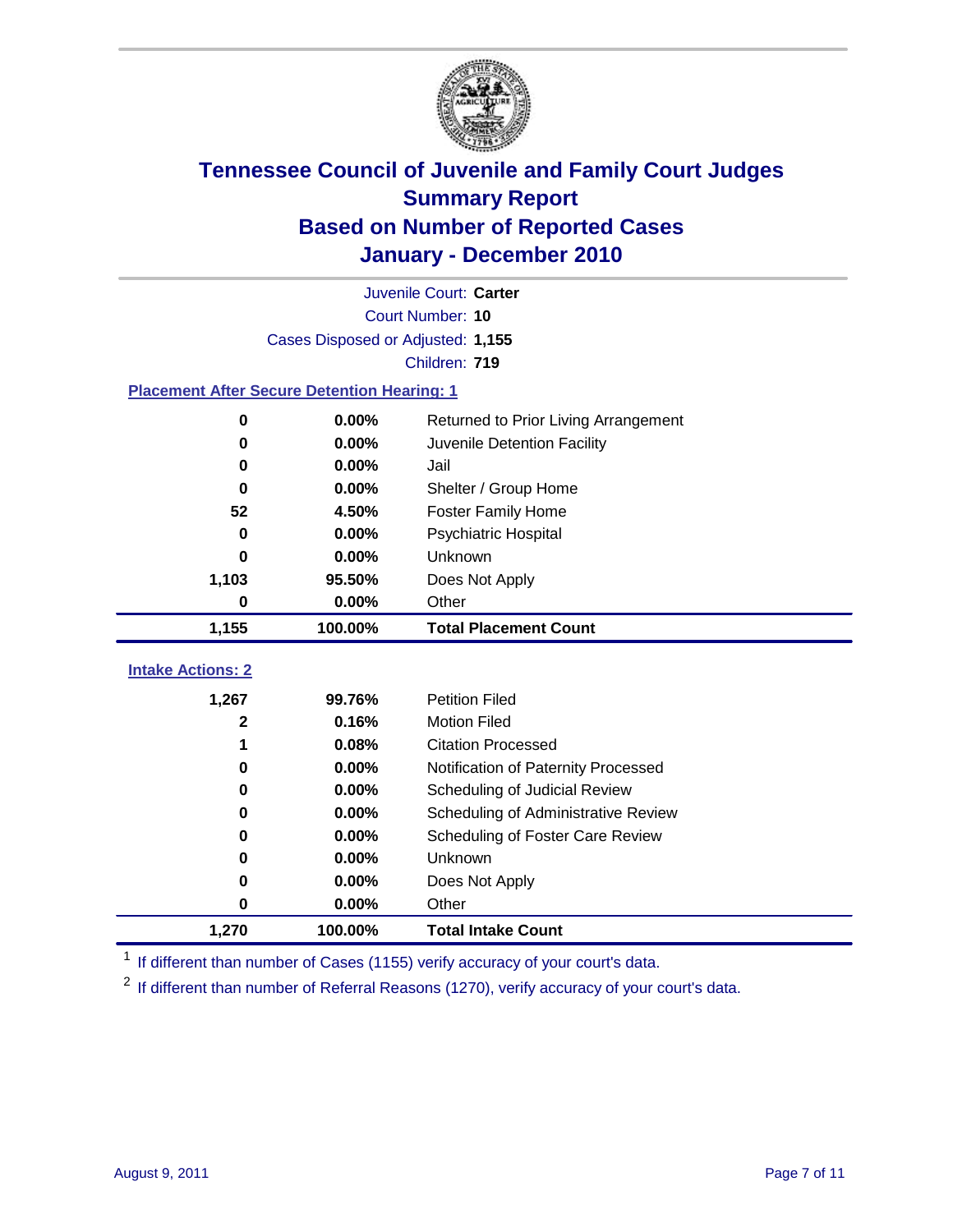

Court Number: **10** Juvenile Court: **Carter** Cases Disposed or Adjusted: **1,155** Children: **719**

### **Last Grade Completed by Child: 1**

| 719      | 100.00% | <b>Total Child Count</b> |
|----------|---------|--------------------------|
| 208      | 28.93%  | Other                    |
| 129      | 17.94%  | Unknown                  |
| 0        | 0.00%   | Never Attended School    |
| 0        | 0.00%   | Graduated                |
| 0        | 0.00%   | <b>GED</b>               |
| 0        | 0.00%   | Non-Graded Special Ed    |
| 46       | 6.40%   | 12th Grade               |
| 35       | 4.87%   | 11th Grade               |
| 52       | 7.23%   | 10th Grade               |
| 85       | 11.82%  | 9th Grade                |
| 31       | 4.31%   | 8th Grade                |
| 18       | 2.50%   | 7th Grade                |
| 23       | 3.20%   | 6th Grade                |
| 15       | 2.09%   | 5th Grade                |
| 13       | 1.81%   | 4th Grade                |
| 23       | 3.20%   | 3rd Grade                |
| 23       | 3.20%   | 2nd Grade                |
| 18       | 2.50%   | 1st Grade                |
| 0        | 0.00%   | Kindergarten             |
| 0        | 0.00%   | Preschool                |
| $\bf{0}$ | 0.00%   | Too Young for School     |

### **Enrolled in Special Education: 1**

| 0   | $0.00\%$ | Yes                      |
|-----|----------|--------------------------|
| 719 | 100.00%  | No                       |
| 0   | $0.00\%$ | Unknown                  |
| 719 | 100.00%  | <b>Total Child Count</b> |

One child could be counted in multiple categories, verify accuracy of your court's data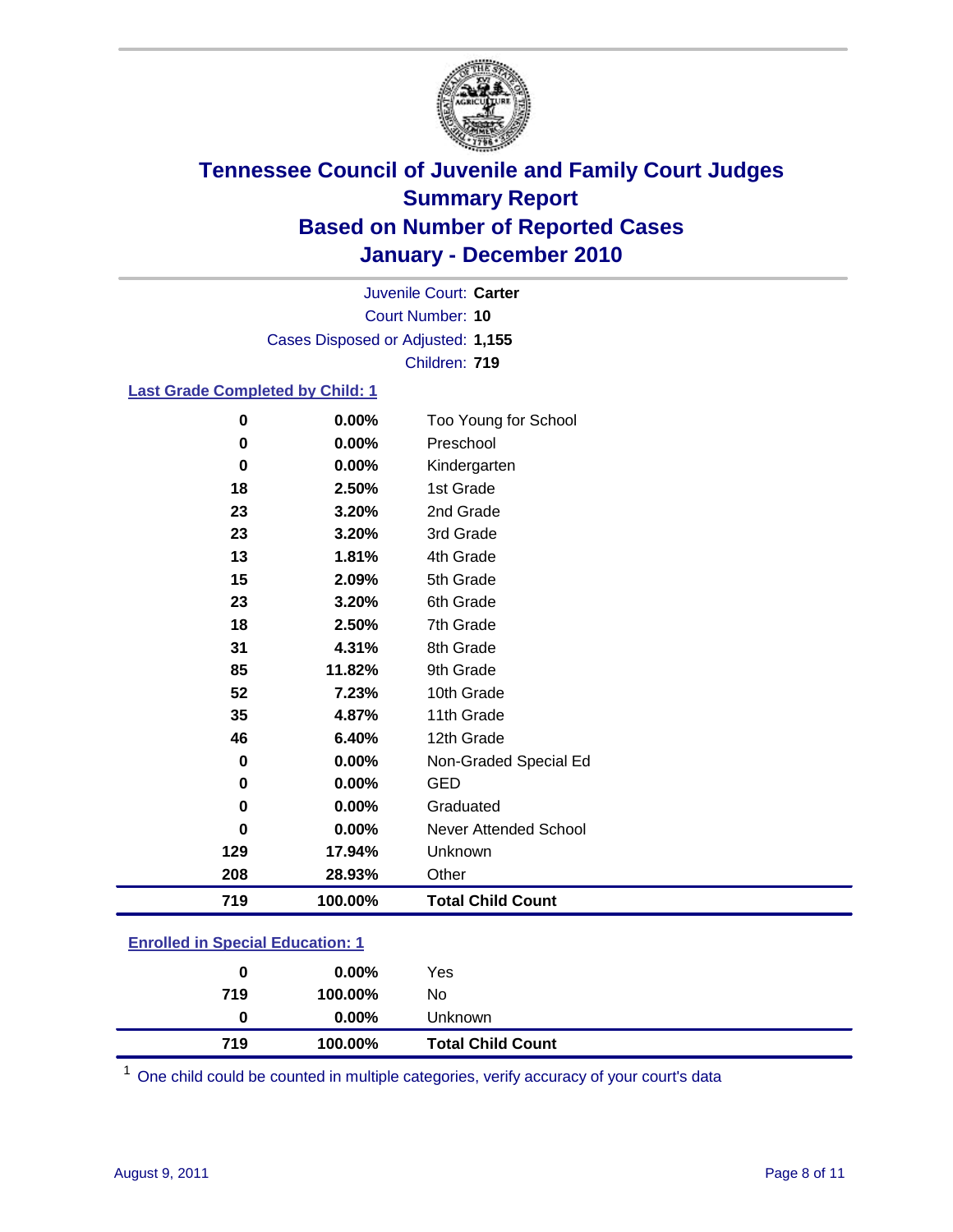

|                              | Juvenile Court: Carter            |                           |  |  |  |
|------------------------------|-----------------------------------|---------------------------|--|--|--|
|                              | Court Number: 10                  |                           |  |  |  |
|                              | Cases Disposed or Adjusted: 1,155 |                           |  |  |  |
|                              | Children: 719                     |                           |  |  |  |
| <b>Action Executed By: 1</b> |                                   |                           |  |  |  |
| 1,270                        | 100.00%                           | Judge                     |  |  |  |
| 0                            | $0.00\%$                          | Magistrate                |  |  |  |
| 0                            | $0.00\%$                          | <b>YSO</b>                |  |  |  |
| 0                            | $0.00\%$                          | Other                     |  |  |  |
| 0                            | 0.00%                             | Unknown                   |  |  |  |
| 1,270                        | 100.00%                           | <b>Total Action Count</b> |  |  |  |

### **Formal / Informal Actions: 1**

| 172   | 13.54%   | Dismissed                                        |
|-------|----------|--------------------------------------------------|
| 0     | $0.00\%$ | Retired / Nolle Prosequi                         |
| 332   | 26.14%   | <b>Complaint Substantiated Delinquent</b>        |
| 0     | $0.00\%$ | <b>Complaint Substantiated Status Offender</b>   |
| 60    | 4.72%    | <b>Complaint Substantiated Dependent/Neglect</b> |
| 0     | $0.00\%$ | <b>Complaint Substantiated Abused</b>            |
| 0     | $0.00\%$ | <b>Complaint Substantiated Mentally III</b>      |
| 49    | 3.86%    | Informal Adjustment                              |
| 0     | $0.00\%$ | <b>Pretrial Diversion</b>                        |
| 7     | 0.55%    | <b>Transfer to Adult Court Hearing</b>           |
| 6     | 0.47%    | Charges Cleared by Transfer to Adult Court       |
| 0     | $0.00\%$ | Special Proceeding                               |
| 0     | $0.00\%$ | <b>Review Concluded</b>                          |
| 641   | 50.47%   | Case Held Open                                   |
| 3     | 0.24%    | Other                                            |
| 0     | $0.00\%$ | Unknown                                          |
| 1,270 | 100.00%  | <b>Total Action Count</b>                        |

<sup>1</sup> If different than number of Referral Reasons (1270), verify accuracy of your court's data.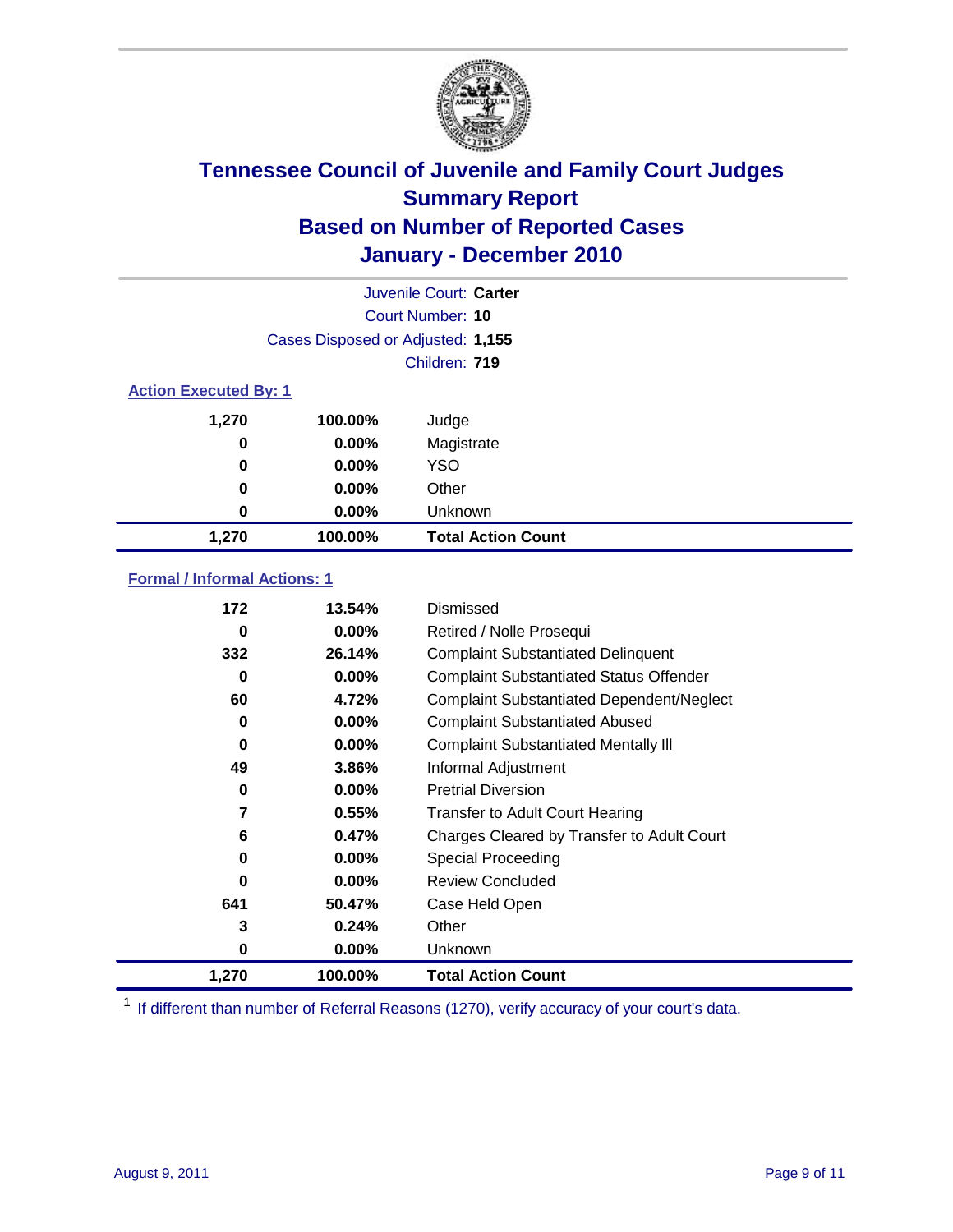

|                       |                                   | Juvenile Court: Carter                                |
|-----------------------|-----------------------------------|-------------------------------------------------------|
|                       |                                   | Court Number: 10                                      |
|                       | Cases Disposed or Adjusted: 1,155 |                                                       |
|                       |                                   | Children: 719                                         |
| <b>Case Outcomes:</b> |                                   | There can be multiple outcomes for one child or case. |
| 156                   | 8.68%                             | <b>Case Dismissed</b>                                 |
| 1                     | 0.06%                             | Case Retired or Nolle Prosequi                        |
| 26                    | 1.45%                             | Warned / Counseled                                    |
| 612                   | 34.06%                            | <b>Held Open For Review</b>                           |
| 28                    | 1.56%                             | Supervision / Probation to Juvenile Court             |
| 1                     | 0.06%                             | <b>Probation to Parents</b>                           |
| 0                     | 0.00%                             | Referral to Another Entity for Supervision / Service  |
| 6                     | 0.33%                             | Referred for Mental Health Counseling                 |
| 1                     | 0.06%                             | Referred for Alcohol and Drug Counseling              |
| 0                     | 0.00%                             | <b>Referred to Alternative School</b>                 |
| 24                    | 1.34%                             | Referred to Private Child Agency                      |
| 0                     | 0.00%                             | Referred to Defensive Driving School                  |
| 0                     | 0.00%                             | Referred to Alcohol Safety School                     |
| 0                     | 0.00%                             | Referred to Juvenile Court Education-Based Program    |
| 0                     | 0.00%                             | Driver's License Held Informally                      |
| 0                     | 0.00%                             | <b>Voluntary Placement with DMHMR</b>                 |
| 0                     | 0.00%                             | <b>Private Mental Health Placement</b>                |
| 0                     | 0.00%                             | <b>Private MR Placement</b>                           |
| 0                     | 0.00%                             | Placement with City/County Agency/Facility            |
| 0                     | 0.00%                             | Placement with Relative / Other Individual            |
| 238                   | 13.24%                            | Fine                                                  |
| 0                     | 0.00%                             | <b>Public Service</b>                                 |
| 2                     | 0.11%                             | Restitution                                           |
| 0                     | 0.00%                             | <b>Runaway Returned</b>                               |
| 30                    | 1.67%                             | No Contact Order                                      |
| 0                     | 0.00%                             | Injunction Other than No Contact Order                |
| 0                     | 0.00%                             | <b>House Arrest</b>                                   |
| 0                     | 0.00%                             | <b>Court Defined Curfew</b>                           |
| 0                     | 0.00%                             | Dismissed from Informal Adjustment                    |
| 0                     | 0.00%                             | <b>Dismissed from Pretrial Diversion</b>              |
| 0                     | 0.00%                             | Released from Probation                               |
| 0                     | 0.00%                             | <b>Transferred to Adult Court</b>                     |
| 7                     | 0.39%                             | <b>DMHMR Involuntary Commitment</b>                   |